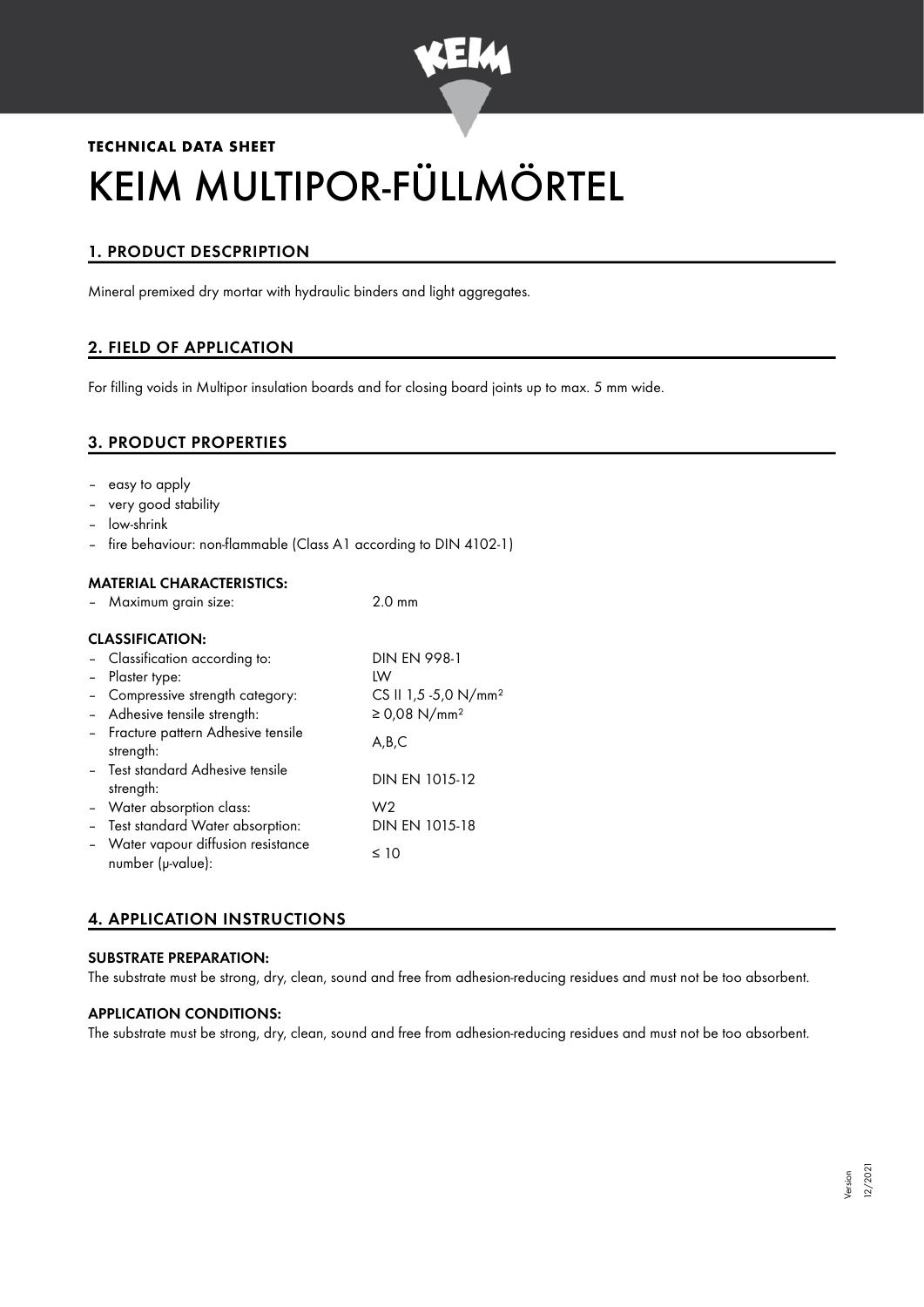# **TECHNICAL DATA SHEET – KEIM MULTIPOR-FÜLLMÖRTEL**

#### PREPARATION OF MATERIAL / MIXING & CONVEYING:

KEIM Multipor-Füllmörtel can be mixed with a continuous mixer. The water quantity must be adjusted to the processing consistency and the material must be stirred briefly with a power stirrer after a maturing time of a few minutes before hand application. Mortar pumps with variable flow rates are suitable for machine application of the mortar mixed in the continuous mixer (e.g. Speedy P 15). Maximum conveying length should not exceed . KEIM Multipor-Füllmörtel can also be mixed and processed with mixing pumps (e.g. G4). Screw pumps with a flow rate adapted to the application rate should be used. The max. conveying length should not exceed and the conveying height should not exceed . From 6 m conveying height, the use of a hose with a diameter ≥ 35 mm is recommended.

#### APPLICATION:

Press the mixed filling mortar into the defects and spread it above the surface level. After stiffening, remove the filling mortar flush with the surface of the board. For layer thicknesses up to 50 mm per layer.

#### AFTERTREATMENT:

KEIM Multipor-Füllmörtel must be protected from drying out too quickly due to sun or wind, or kept moist if necessary.

#### SETTING TIME:

at least 1 day per mm render thickness (depending on temperature and relative humidity).

#### CONSUMPTION:

These material consumption values are guide values for smooth substrates. Exact consumption values must be determined by means of test areas.

#### CLEANING OF TOOLS:

Clean immediately with water.

#### 5. PACKAGING

| <b>Container content</b> | Unit of measure | Type of container |
|--------------------------|-----------------|-------------------|
|                          | κç              | baa               |

## 6. STORAGE

| max. storage time | <b>Storage conditions</b>             |
|-------------------|---------------------------------------|
| 12 months         | drv<br>keep container tightly sealed. |

## 7. DISPOSAL

For disposal information refer to section 13 of the safety data sheet.

#### EC WASTE CODE:

Waste code: 10 13 04

## 8. SAFETY INSTRUCTIONS

Please, refer to the Material Safety Data Sheet.

GISCODE: GIS code: ZP 1